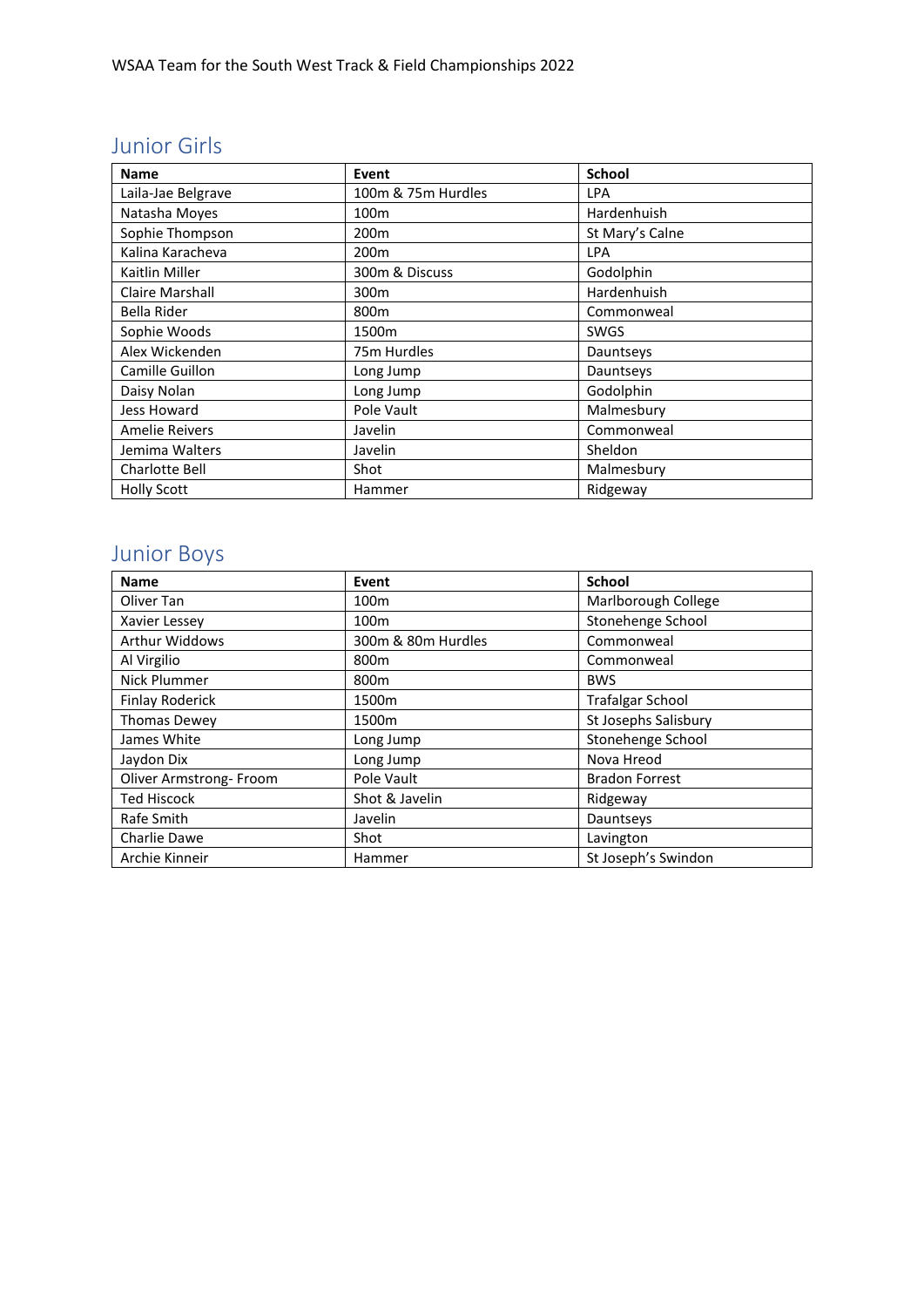#### Intermediate Girls

| <b>Name</b>          | Event               | <b>School</b>       |
|----------------------|---------------------|---------------------|
| India West           | 100m and Long Jump  | Marlborough College |
| Martha Cracknell     | 100m & 200m         | Dauntseys           |
| <b>Ellie Mullins</b> | 300m & 300m Hurdles | Dauntseys           |
| Florry Siderfin      | 300 & 800m          | Trafalagar          |
| Imogen Gray          | 1500m               | Kingdown            |
| <b>Tilley Nickle</b> | 3000m               | Dauntseys           |
| Willa Peal           | 80m Hurdles         | Marlborough College |
| Zoe Thomas           | 80m Hurdles         | <b>SWGS</b>         |
| Sarah Kluth          | High Jump           | <b>SWGS</b>         |
| Livvy Hewlett        | High Jump           | Wyvern St Edmunds   |
| Abigail Evans        | Triple Jump         | Dauntseys           |
| <b>Katie New</b>     | Javelin             | Kingsdown           |
| Saffron Turner       | Javelin             | Godolphin           |
| Amy Warburton        | <b>Discus</b>       | LPA                 |
| Annabell Banham      | Shot                | Leehurst Swan       |

# Intermediate Boys

| <b>Name</b>          | Event            | <b>School</b>       |
|----------------------|------------------|---------------------|
| Ash Avis             | 100 & 200m       | Clarendon Academy   |
| Ed Hunnibell         | 400m             | Warminster          |
| Jack Choules         | 800 <sub>m</sub> | Dorcan Academy      |
| David Kelsall        | 800 <sub>m</sub> | Dauntseys           |
| Tom Wood             | 1500m            | <b>BWS</b>          |
| Ben Wagstaff         | 1500m            | Warminster          |
| Harry Maxwell        | 3000m            | Sheldon             |
| Peter Krunity-Salako | High Jump        | Sheldon             |
| <b>Will Taverner</b> | Triple Jump      | <b>BWS</b>          |
| Sam Enns             | Javelin          | Commonweal          |
| Jamie Duckett        | Javelin & Shot   | <b>BWS</b>          |
| Jigme Wangchuck      | <b>Discus</b>    | Marlborough College |
| Ornie Biuife         | Shot             | Nova Hreod Academy  |
| <b>Adam Merrett</b>  | Hammer           | Sheldon             |